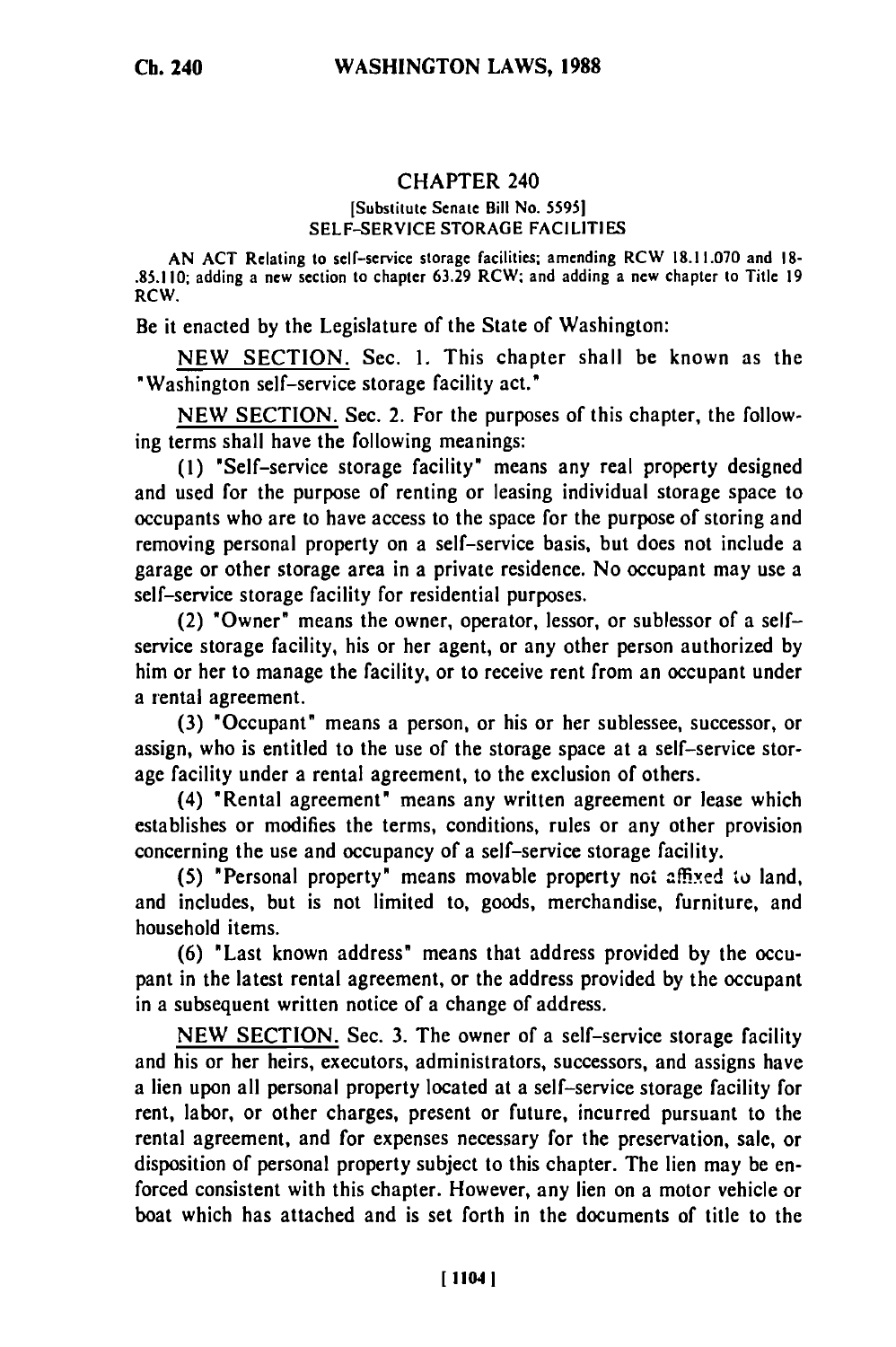motor vehicle or boat shall have priority over any lien created pursuant to this chapter.

**NEW SECTION.** Sec. 4. When any part of the rent or other charges due from an occupant remains unpaid for six consecutive days, and the rental agreement so provides, an owner may deny the occupant access to the storage space at a self-service storage facility.

**NEW SECTION.** Sec. **5.** When any part of the rent or other charges due from an occupant remains unpaid for fourteen consecutive days, an owner may terminate the right of the occupant to the use of the storage space at a self-service storage facility **by** sending a notice to the occupant's last known address, and to the alternative address specified in section **13(2)** of this act, **by** first class mail, postage prepaid, containing all of the following:

**(1)** An itemized statement of the owner's claim showing the sums due at the time of the notice and the date when the sums become due.

(2) **A** statement that the occupant's right to use the storage space will terminate on a specified date (not less than fourteen days after the mailing of the notice) unless all sums due and to become due **by** that date are paid **by** the occupant prior to the specified date.

**(3) A** notice that the occupant may be denied or continue to **be** denied, as the case may be, access to the storage space after the termination date if the sums are not paid, and that an owner's lien, as provided for in section **3** of this act may be imposed thereafter.

(4) The name, street address, and telephone number of the owner, or his or her designated agent, whom the occupant may contact to respond to the notice.

**NEW SECTION.** Sec. **6. A** notice in substantially the following form shall satisfy the requirements of section **5** of this act:

"PRELIMINARY **LIEN NOTICE** to (occupant) (address) (state)

You owe and have not paid rent and/or other charges for the use of storage (space number) at (name and address of self-service storage facility).

Charges that have been due for more than fourteen days and accruing on or before (date) are itemized as follows:

**DUE DATE DESCRIPTION AMOUNT**

TOTAL **\$**

IF this sum is not paid in full before (date at least fourteen days from mailing)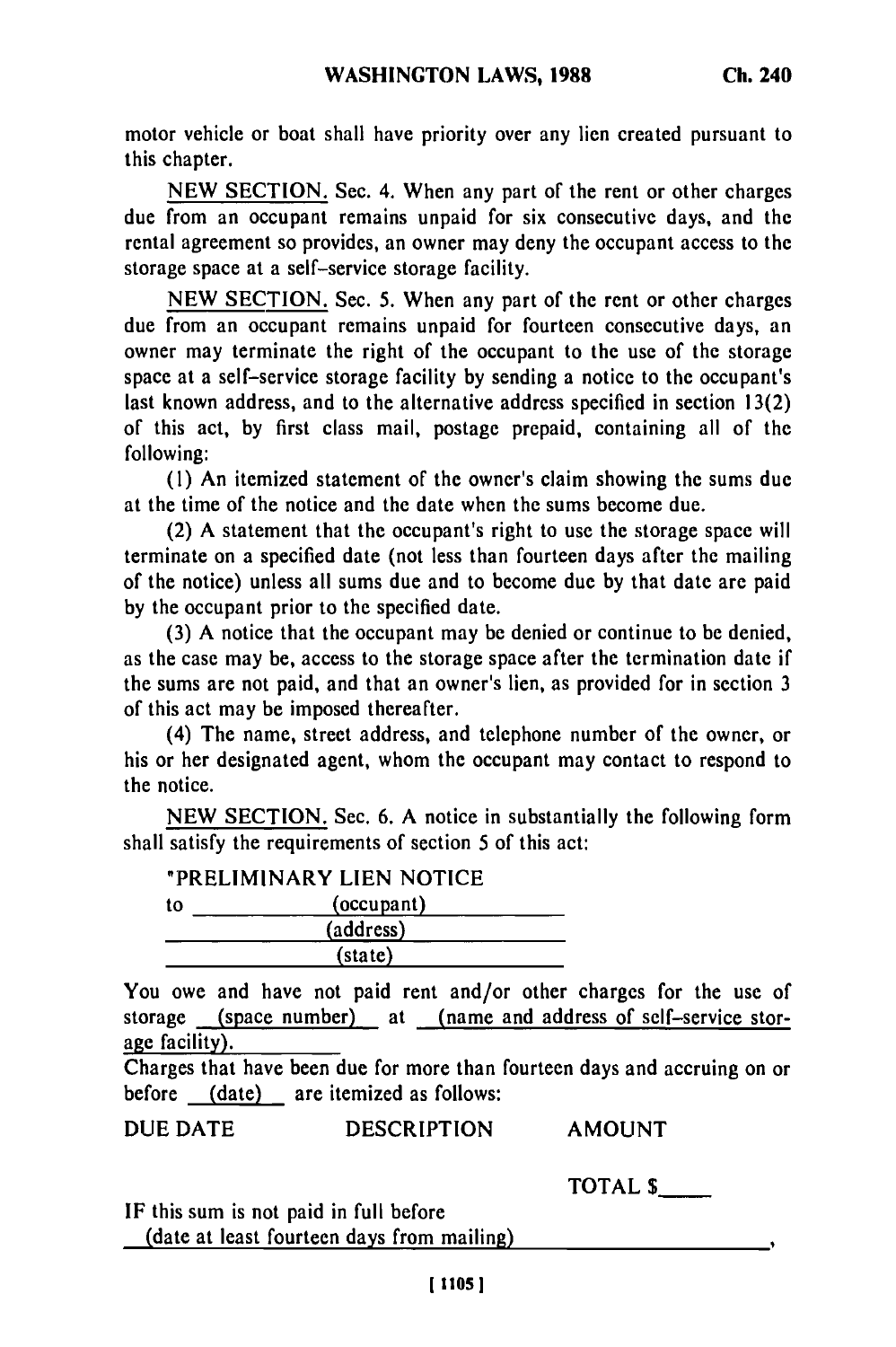## **WASHINGTON LAWS, 1988**

your right to use the storage space will terminate, you may be denied, or continue to be denied, access and an owner's lien on any stored property will be imposed. You may pay the sum due and contact the owner at:

| (Name)      |                     |
|-------------|---------------------|
| (Address)   |                     |
| (State)     |                     |
| (Telephone) |                     |
| (Date)      |                     |
|             | (Owner's Signature) |

**NEW SECTION.** Sec. **7. If** a notice has been sent, as required **by** section **5** of this act, and the total sum due has not been paid as of the date specified in the preliminary lien notice, the lien proposed **by** this notice attaches as of that date and the owner may deny an occupant access to the space, enter the space, inventory the goods therein, and remove any property found therein to a place of safe keeping. The owner shall then serve **by** personal service or send to the occupant, addressed to the occupant's last known address and to the alternative address specified in section **13(2)** of this act **by** certified mail, postage prepaid, a notice of lien sale or notice of disposal which shall state all of the following:

**(1)** That the occupant's right to use the storage space has terminated and that the occupant no longer has access to the stored property.

(2) That the stored property is subject to a lien, and the amount of the lien accrued and to accrue prior to the date required to be specified in subsection **(3)** of this section.

**(3)** That the property, other than personal papers and personal effects, may be sold to satisfy the lien after a specified date which is not less than fourteen days from the date of mailing the lien sale notice, or a minimum of forty-two days after the date when any part of the rent or other charges due from the occupants remain unpaid, whichever is later, unless the amount of the lien is paid. **If** the total value of property in the storage space is less than one hundred dollars, the owner may, instead of sale, dispose of the property in any reasonable manner, subject to the restrictions of section **9(3)** of this act.

(4) That any excess proceeds of the sale or other disposition under section **9(2)** of this act over the lien amount and costs of sale and any personal papers and personal effects will be retained **by** the owner and may be reclaimed **by** the occupant, or claimed **by** another person, at any time for a period of six months from the sale and that thereafter the proceeds and personal papers and effects will be turned over to the state as abandoned property as provided in section 21 of this act.

**(5)** That if the occupant was served with notice of the lien sale **by** mail, the occupant within six months after the date of the sale may repurchase from any purchaser or subsequent purchaser any of the occupant's property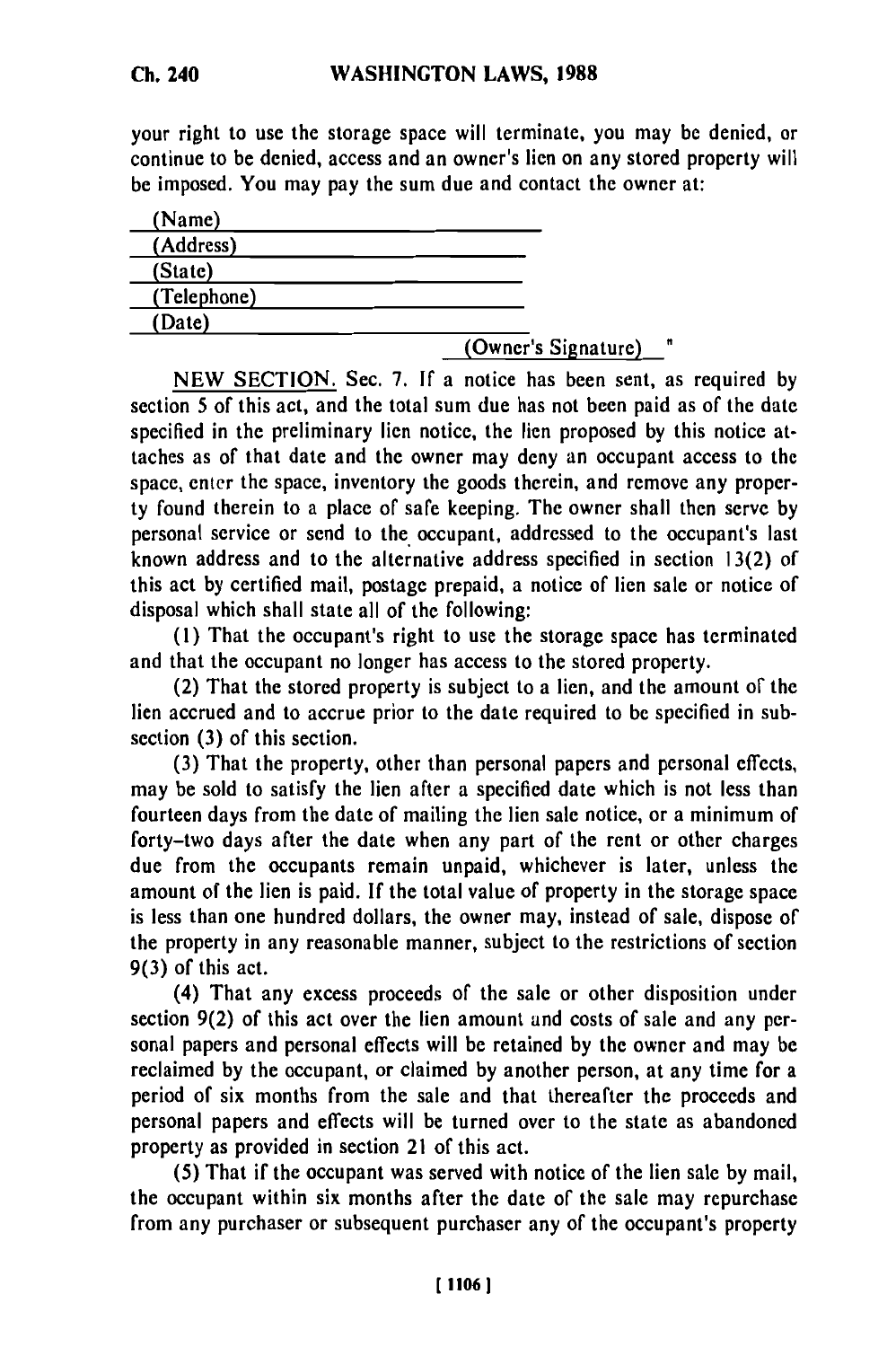sold pursuant to section 9 of this act at the price paid **by** the original purchaser.

**(6)** That if notice of the lien sale was **by** personal service, the occupant has no right to repurchase any property sold at the lien sale.

**NEW SECTION.** Sec. **8.** The owner, subject to sections **10** and **II** of this act, may sell the property, other than personal papers and personal effects, upon complying with the requirements set forth in section **9** of this act.

**NEW SECTION.** Sec. **9. (1)** After the expiration of the time given in the notice of lien sale pursuant to section **7** of this act, the property, other than personal papers and personal effects, may be sold or disposed of in a reasonable manner.

(2)(a) If the property has a value of one hundred dollars or more, the sale shall be conducted in a commercially reasonable manner, and, after deducting the amount of the lien and costs of sale, the owner shall retain any excess proceeds of the sale on the occupant's behalf. The occupant, or any other person having a court order or other judicial process against the property, may claim the excess proceeds, or a portion thereof sufficient to satisfy the particular claim, at any time within six months of the date of sale.

**(b) If** the property has a value of less than one hundred dollars, the property may be disposed of in a reasonable manner.

**(3)** No employee or owner, or family member of an employee or owner, may acquire, directly or indirectly, the property sold pursuant to subsection (2)(a) of this section or disposed of pursuant to subsection **(2)(b)** of this section.

(4) The owner is entitled to retain any interest earned on the excess proceeds until the excess proceeds are claimed **by** another person or are turned over to the state as abandoned property pursuant to section 21 of this act.

**(5)** After the sale or other disposition pursuant to this section has been completed, the owner shall provide an accounting of the disposition of the proceeds of the sale or other disposition to the occupant at the occupant's last known address and at the alternative address.

**NEW SECTION.** Sec. **10.** Any person who has a perfected security interest under Article **62A.9** RCW of the uniform commercial code may claim any personal property subject to the security interest and subject to a lien pursuant to this chapter **by** paying the total amount due, as specified in the lien notices, for the storage of the property. Upon payment of the total amount due, the owner shall deliver possession of the particular property subject to the security interest to the person who paid the total amount due. The owner shall not be liable to any person for any action taken pursuant to this section if the owner has fully complied with sections **6** and **7** of this act.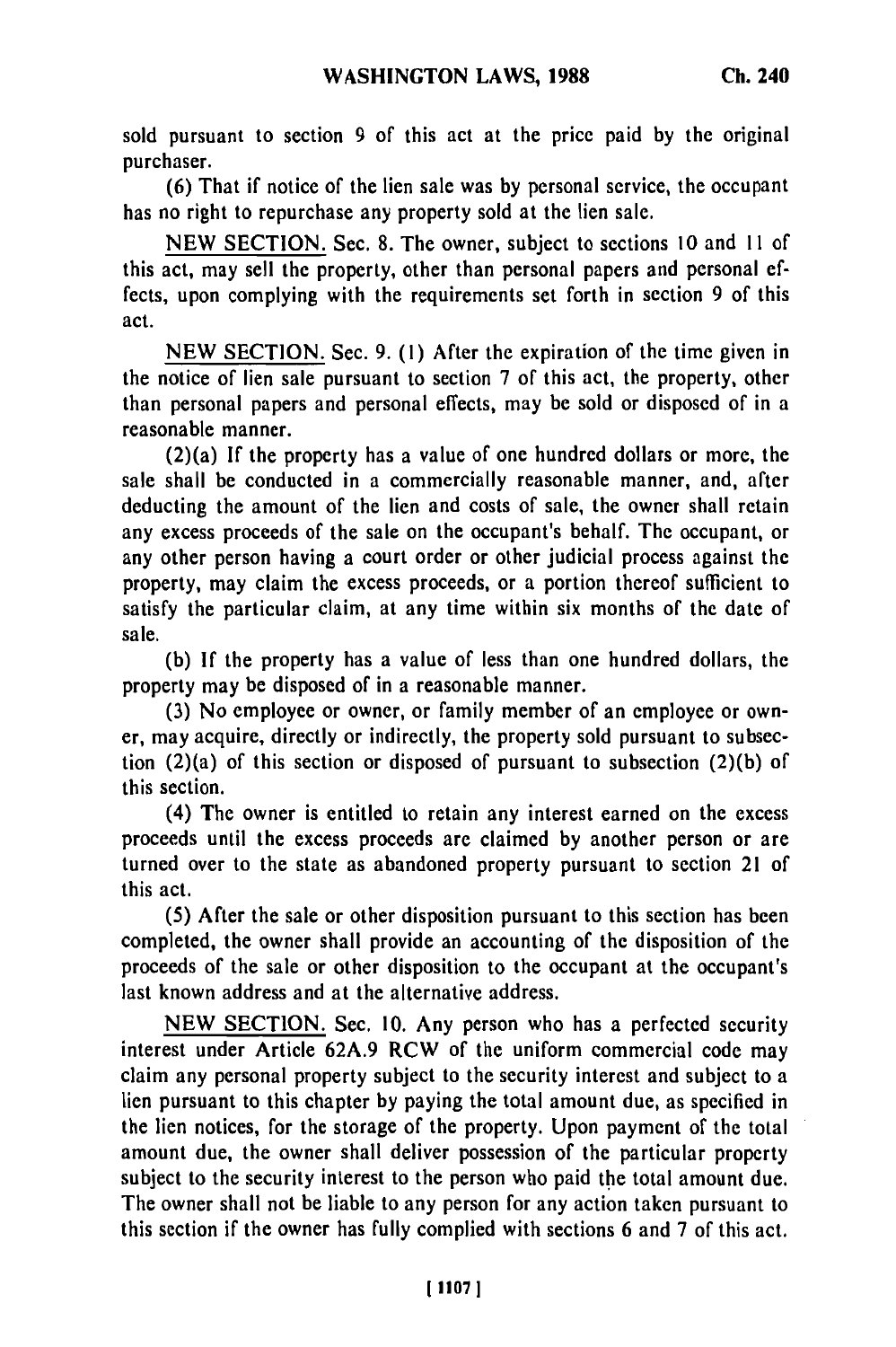NEW SECTION. Sec. **11.** Prior to any sale pursuant to section 9 of this act, any person claiming a right to the goods may pay the amount necessary to satisfy the lien and the reasonable expenses incurred for particular actions taken pursuant to this chapter. In that event, the goods shall not be sold, but shall be retained by the owner subject to the terms of this chapter pending a court order directing a particular disposition of the property.

NEW SECTION. Sec. 12. (1) Except as provided in subsection (2) of this section, a purchaser in good faith of goods disposed of pursuant to section 9(2) of this act takes the goods free of any rights of persons against whom the lien was claimed, despite noncompliance by the owner of the storage facility with this chapter.

(2) A purchaser or subsequent purchaser shall return the goods to the occupant if the occupant tenders the original purchase price plus any costs incurred by the original purchaser within six months of the date of the purchase, unless the occupant was personally served with notice of the lien sale. If the occupant was personally served, the occupant has no right to repurchase the property.

(3) If the occupant exercises his or her right to repurchase property pursuant to subsection (2) of this section, a subsequent purchaser is entitled to rescind a transaction with a previous purchaser.

NEW SECTION. Sec. 13. (1) Each contract for the rental or lease of individual storage space in a self-service storage facility shall be in writing and shall contain, in addition to the provisions otherwise required or permitted by law to be included, a statement requiring the occupant to disclose any lienholders or secured parties who have an interest in the property that is or will be stored in the self-service storage facility, a statement that the occupant's property will be subject to a claim of lien and may even be sold to satisfy the lien if the rent or other charges due remain unpaid for fourteen consecutive days, and that such actions are authorized by this chapter.

(2) The lien authorized by this chapter shall not attach, unless the rental agreement requests, and provides space for, the occupant to give the name and address of another person to whom the preliminary lien notice and subsequent notices required to be given under this chapter may be sent. Notices sent pursuant to section 5 or 7 of this act shall be sent to the occupant's address and the alternative address, if both addresses are provided by the occupant. Failure of an occupant to provide an alternative address shall not affect an owner's remedies under this chapter or under any other provision of law.

NEW SECTION. Sec. 14. Any insurance protecting the personal property stored within the storage space against fire, theft, or damage is the responsibility of the occupant. The owner is under no obligation to provide insurance.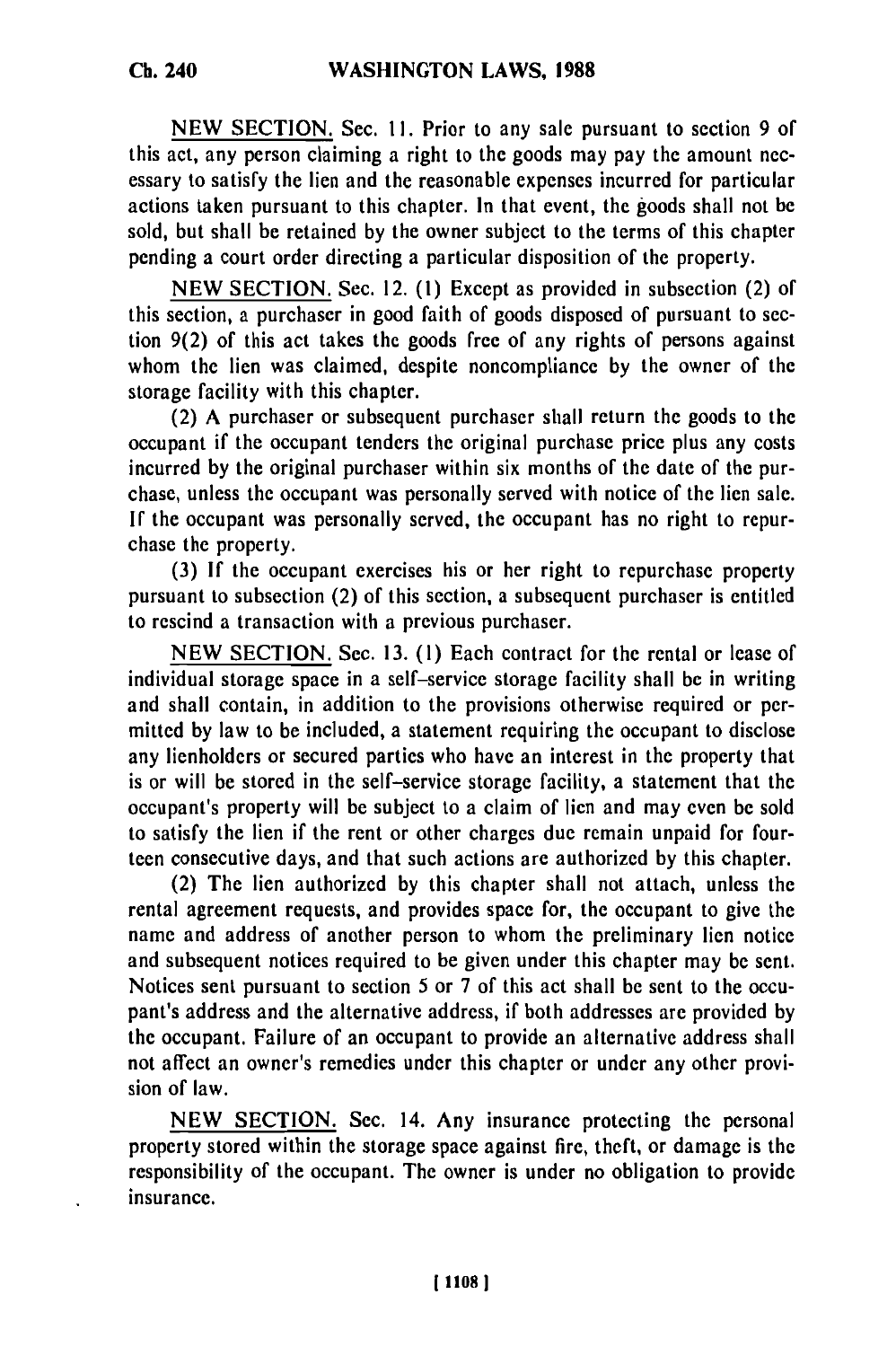NEW SECTION. Sec. 15. Nothing in this chapter may be construed to impair or affect the right of the parties to create additional rights, duties, and obligations which do not conflict with the provisions of this chapter. The rights provided by this chapter shall be in addition to all other rights provided by law to a creditor against his or her debtor.

NEW SECTION. Sec. 16. This chapter shall only apply to rental agreements entered into, extended, or renewed after the effective date of this section. Rental agreements entered into before the effective date of this section which provide for monthly rental payments but providing no specific termination date shall be subject to this chapter on the first monthly rental payment date next succeeding the effective date of this section.

NEW SECTION. Sec. 17. All rental agreements entered into before the effective date of this section, and not extended or renewed after that date, or otherwise made subject to this chapter pursuant to section 16 of this act, and the rights, duties, and interests flowing from them, shall remain valid, and may be enforced or terminated in accordance with their terms or as permitted by any other statute or law of this state.

NEW SECTION. Sec. 18. If an owner issues any warehouse receipt, bill of lading, or other document of title for the personal property stored, the owner and the occupant are subject to Article 62A.7 RCW (commencing with RCW 62A.7-101) of the uniform commercial code and this chapter does not apply.

Sec. 19. Section 6, chapter 205, Laws of 1982 as amended by section 4, chapter 324, Laws of 1986 and RCW 18.11.070 are each amended to read as follows:

**(1)** It is unlawful for any person to act as an auctioneer or for an auction company to engage in any business in this state without a license.

(2) This chapter does not apply to:

(a) An auction of goods conducted by an individual who personally owns those goods and who did not acquire those goods for resale;

(b) An auction conducted by or under the direction of a public authority;

(c) An auction held under judicial order in the settlement of a decedent's estate;

(d) An auction which is required by law to be at auction;

(e) An auction conducted by or on behalf of a political organization or a charitable corporation or association if the person conducting the sale receives no compensation;  $((\sigma r))$ 

**(0** An auction of livestock or agricultural products which is conducted under chapter 16.65 or 20.01 RCW. Auctions not regulated under chapter 16.65 or 20.01 RCW shall be fully subject to the provisions of this chapter; or